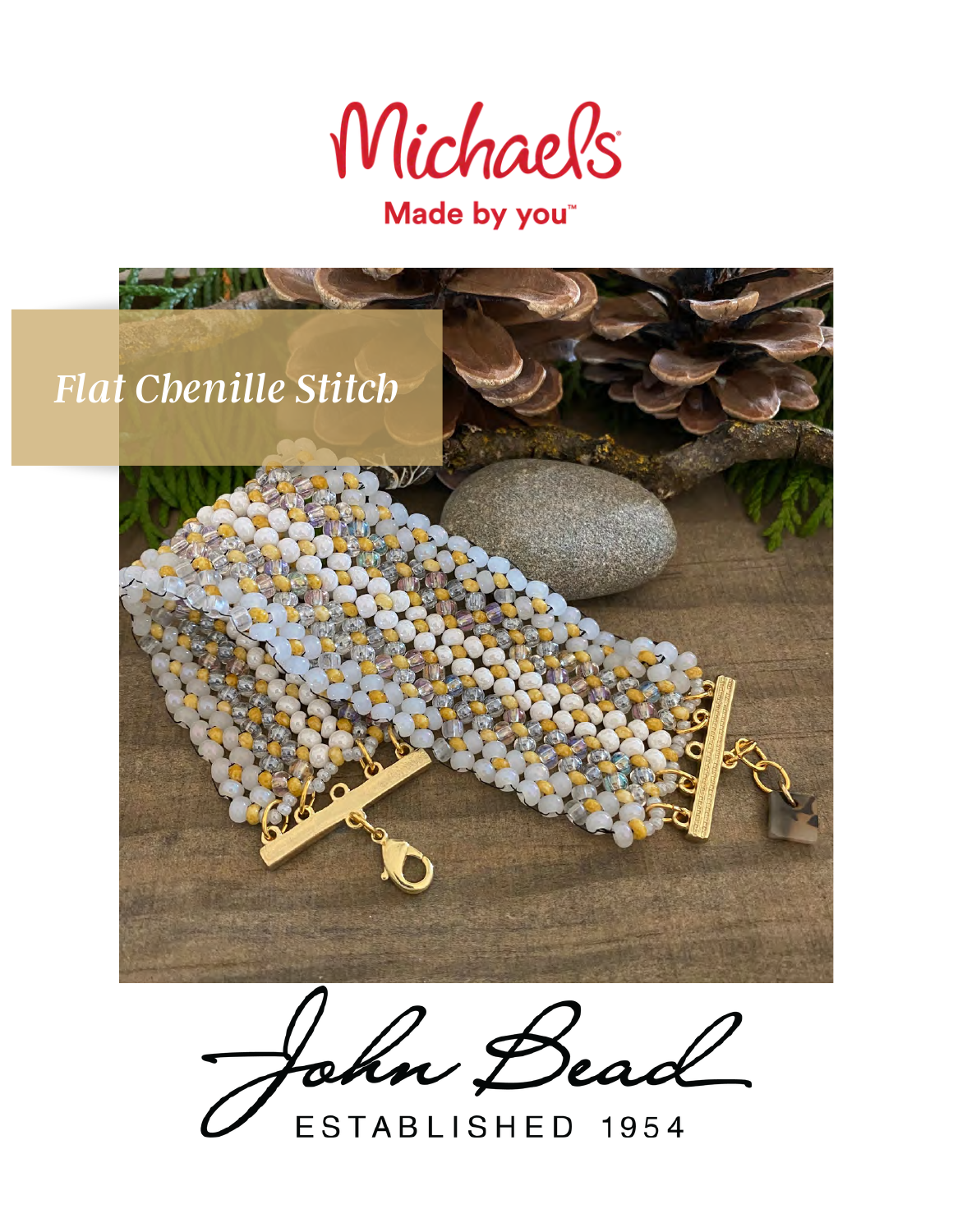### Materials

John Bead Czech Glass Seed Beads in Size 6/0 and 8/0 SKUs 10627188 with 10549078

or John Bead Czech Glass Seed Beads in Size 8/0 and 11/0 SKUs 10549078 and 10627226

> Wildfire Beading Thread .006 SKU 10104818

> > Jump Rings SKU 10629661

Five Hole End Bar SKU 10474104

Lobster Claw Clasp SKU 10443265

Charm (optional) SKU 10630958

Tools Size #10 Hard Beading Needle SKU 10332394

> Precision Scissors SKU 10591717

 Chain Nose and Bent Nose Pliers SKUs 10121794 and 10121795

> Beading Mat SKU 10348546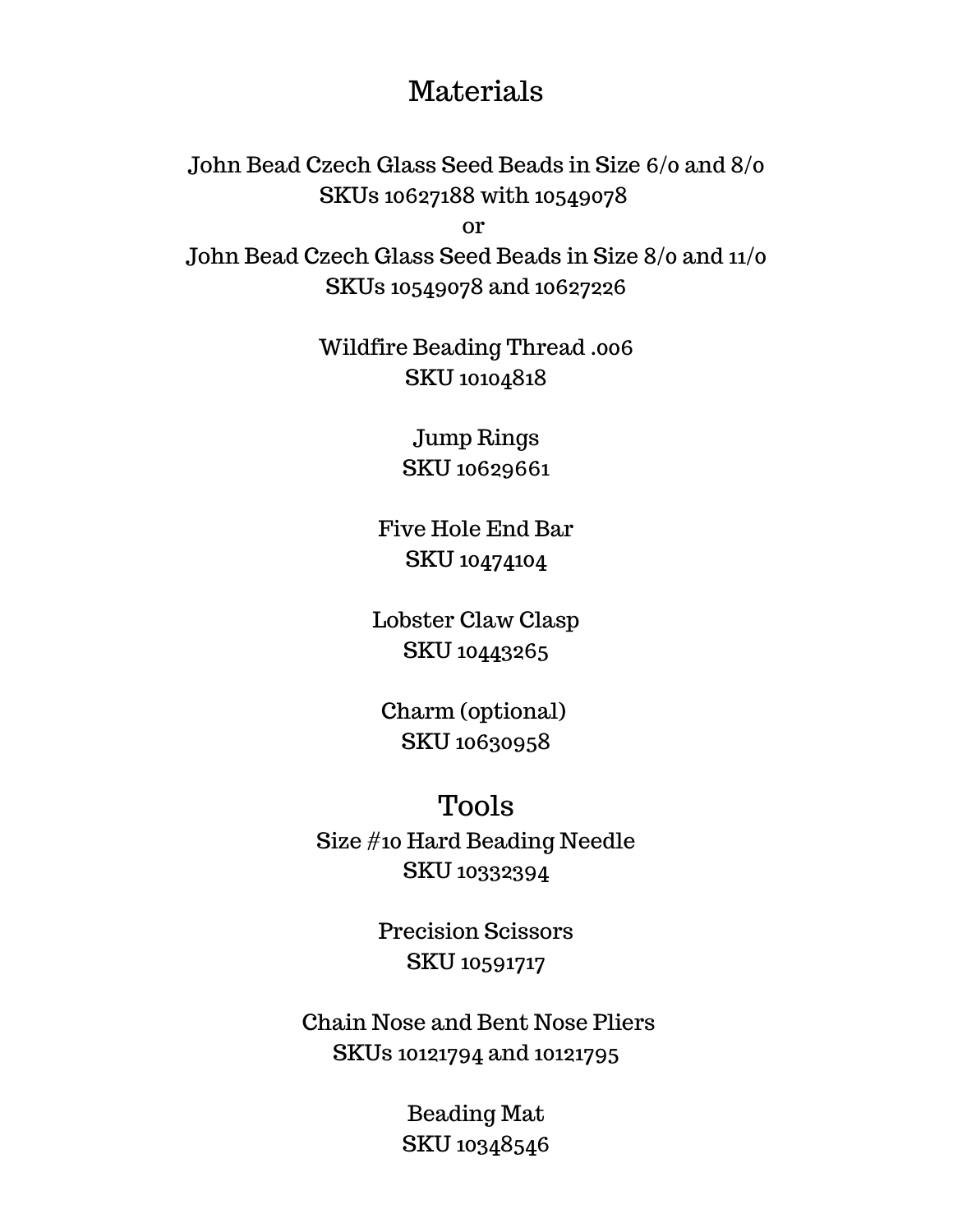Some notes about the project and pattern:

Flat chenille can be worked with different bead sizes and with different numbers of columns. The stitch pattern is the same regardless of how many columns you decide to work.

This tutorial starts by describing a four column design. Instructions for a five column variation follow. Both can be worked with a 6/0 8/0 combination or 8/0 11/0 combination of beads.

This project can be worked with either of the following bead size combinations: Size 6/0 as Color A Size 8/0 as Color B or Size 8/0 as Color A Size 11/0 as Color B

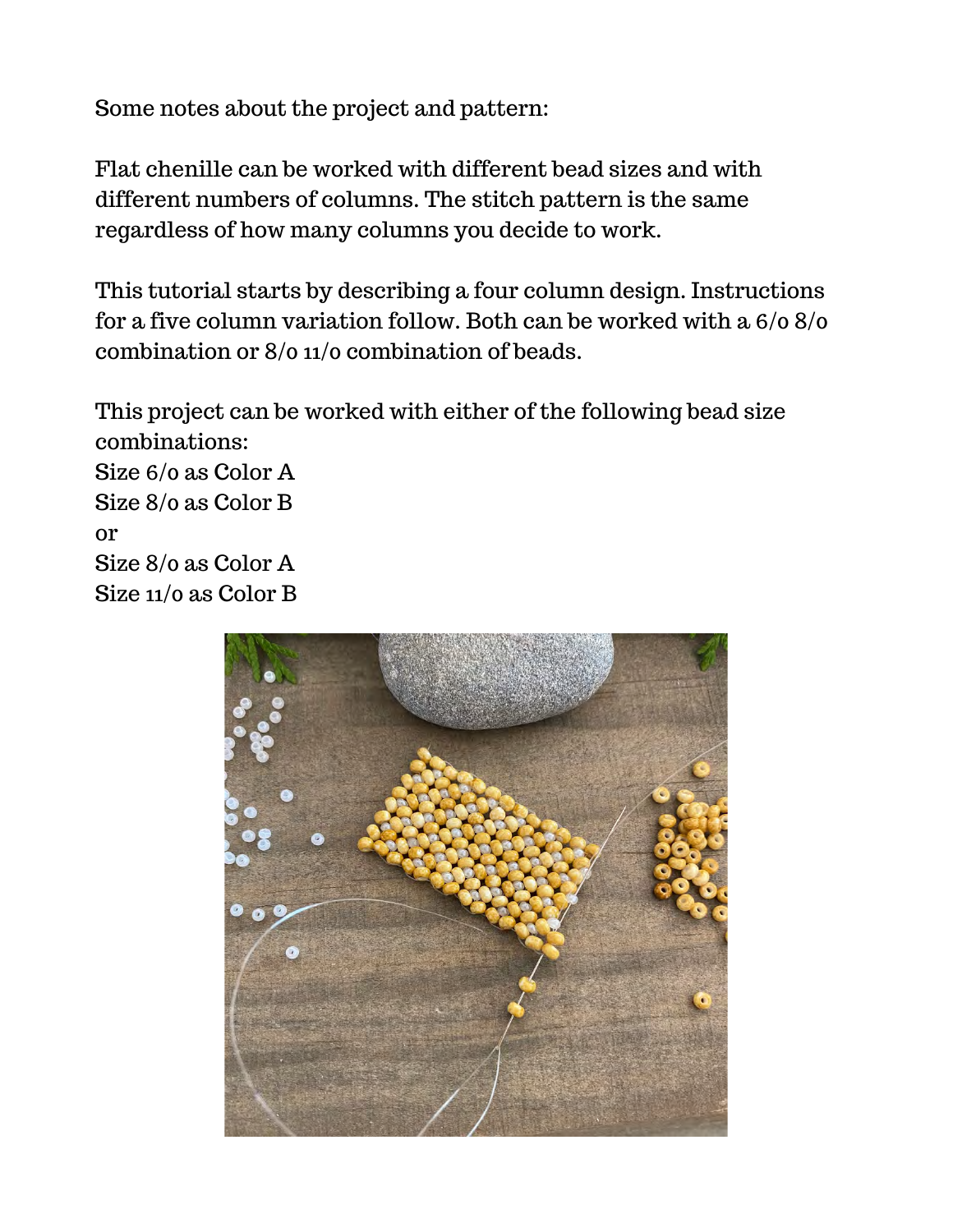### Four Column Design

#### Step 1

Cut 60 inches [152 cm] and thread a beading needle. Slide the needle down 7 inches [18 cm] and fold over.

Leaving a 15 inch [38 cm] tail, [string 2(A) and 1(B)] three times. String 4(A).

### Step 2

Go through the last (B) added. [Pick up 2(A) and go through the next (B)] twice. Pick up 2(A) and go back through the first 2(A) added in Step 1.

#### Step 3

Go through the (A) above, pick up 1(B) and go through the next (A). Pick up a new (A) bead and go through the (B) just added.

#### Step 4

[Go through the next  $2(A)$ , pick up 1(B)] three times. Go through the next (A).





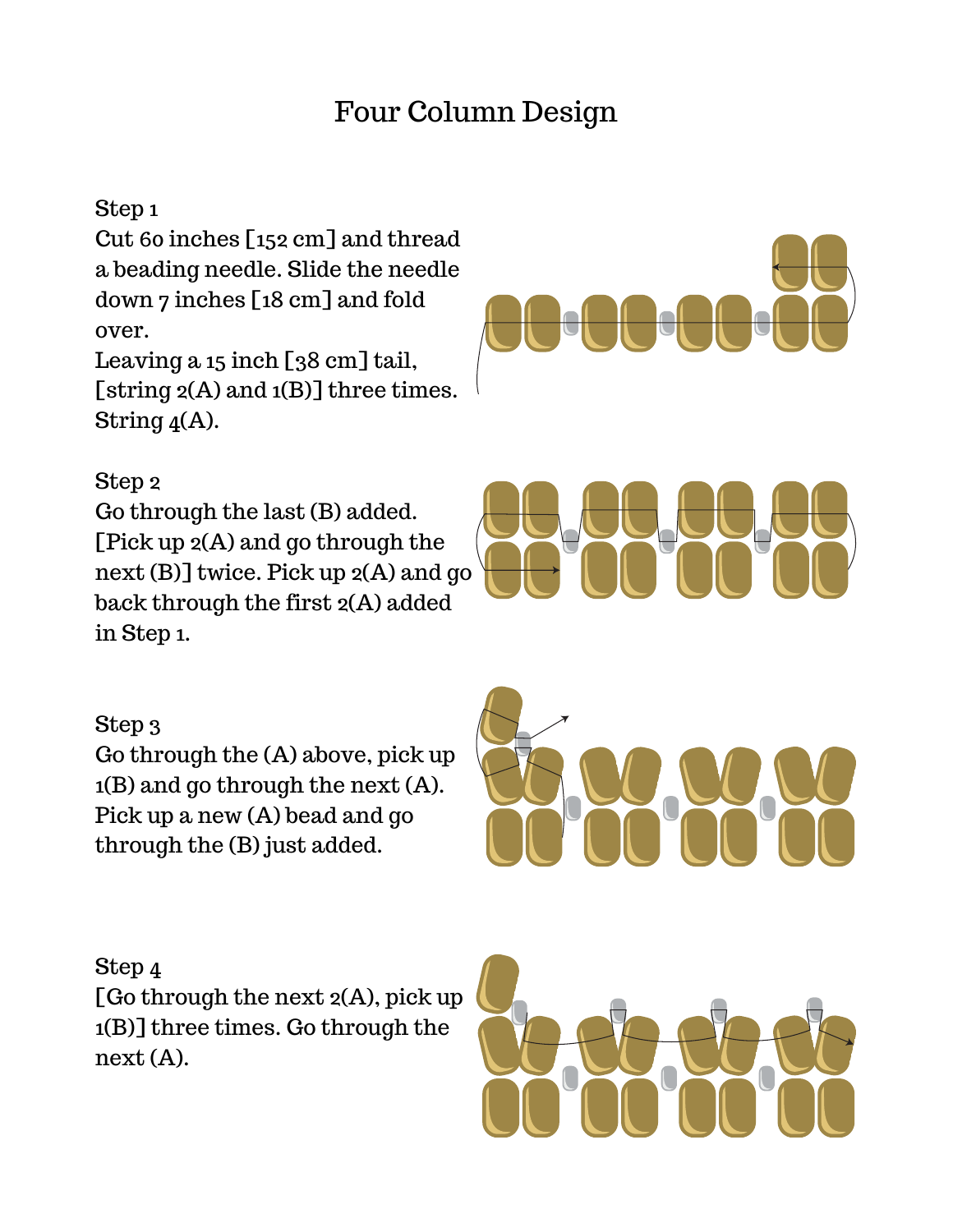Step 5 Pick up 1(A) and go through the last (B) added in Step 4. [Pick up 2(A). Go through the next (B)] three times. Continue through the next (A).

Step 6 Turn and go through the 2(A) above. [Pick up 1(B) and go through the next 2(A)] three times.



Step 7 [Pick up 2(A) and go through the next (B)] three times. Turn and go back through the 2(A) below.

Step 8

Turn and go through the (A) above. Pick up 1(B) and go through the next (A). Pick up a new (A) and go through the (B) just added.

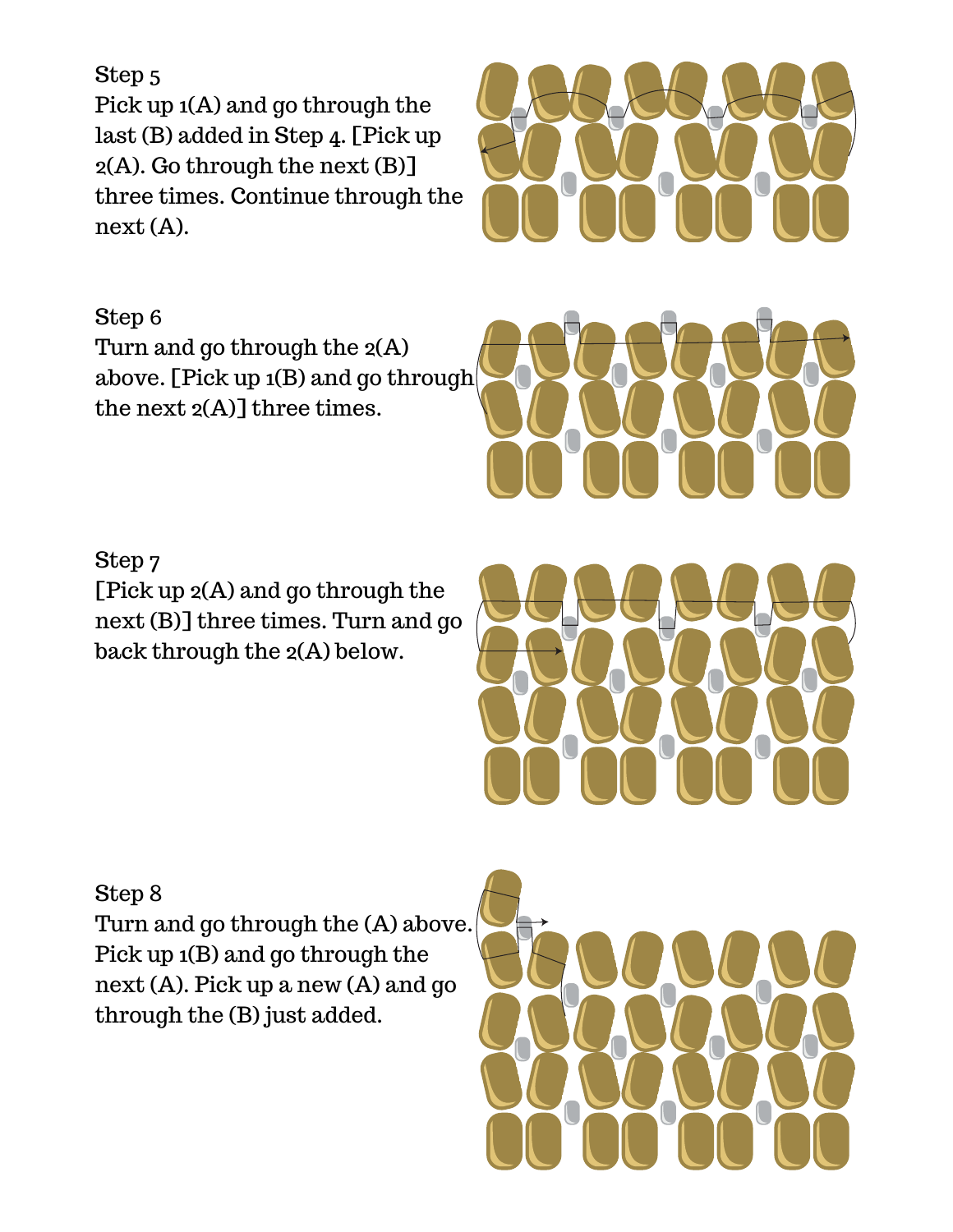#### Step 9

Repeat steps 4 through 8 to desired length, ending on a Step 8 row. In this row do not pick up a new (A). Needle under the thread bridge on the bracelet side to turn and go back through the (A) your thread is exiting.

#### Step 10

[Go through the (B) and the next 2(A)] three times. Go through the next (A).

#### Step 11

Use the thread bridge on this side of the bracelet to turn (needle under the thread bridge). Go back through the (A)

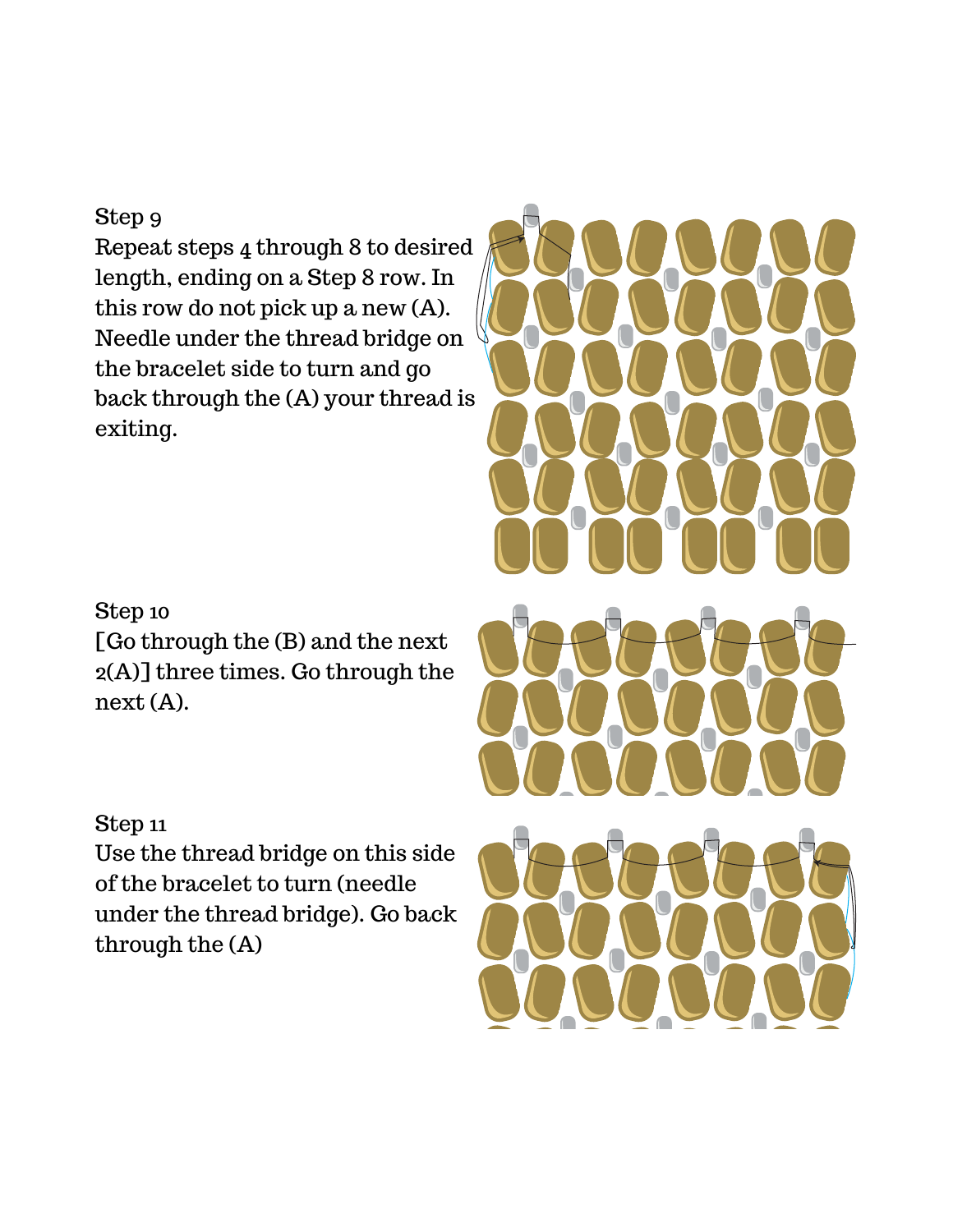#### Step 12

Go through the next (B). [Pick up 4(B) and go through the next (B)] three times. Go through the next (A).

Turn using the side thread bridge, as described in Step 9, and go back through the (A), through the 16 (B) and the next (A).

Turn using the side thread bridge as described in Step 11. Go back through the  $(A)$ , 16 $(B)$ , and the  $(A)$ .



Step 13 Go through the (A) below. Continue through a series of beads to weave in thread and trim.

#### Step 14

Repeat Steps 9 through 13 using the tail left at the start of the bracelet.

#### Step 15

Open a jump ring and attach a clasp to the center loop of (B) beads. Repeat to attach jump rings for the other side.